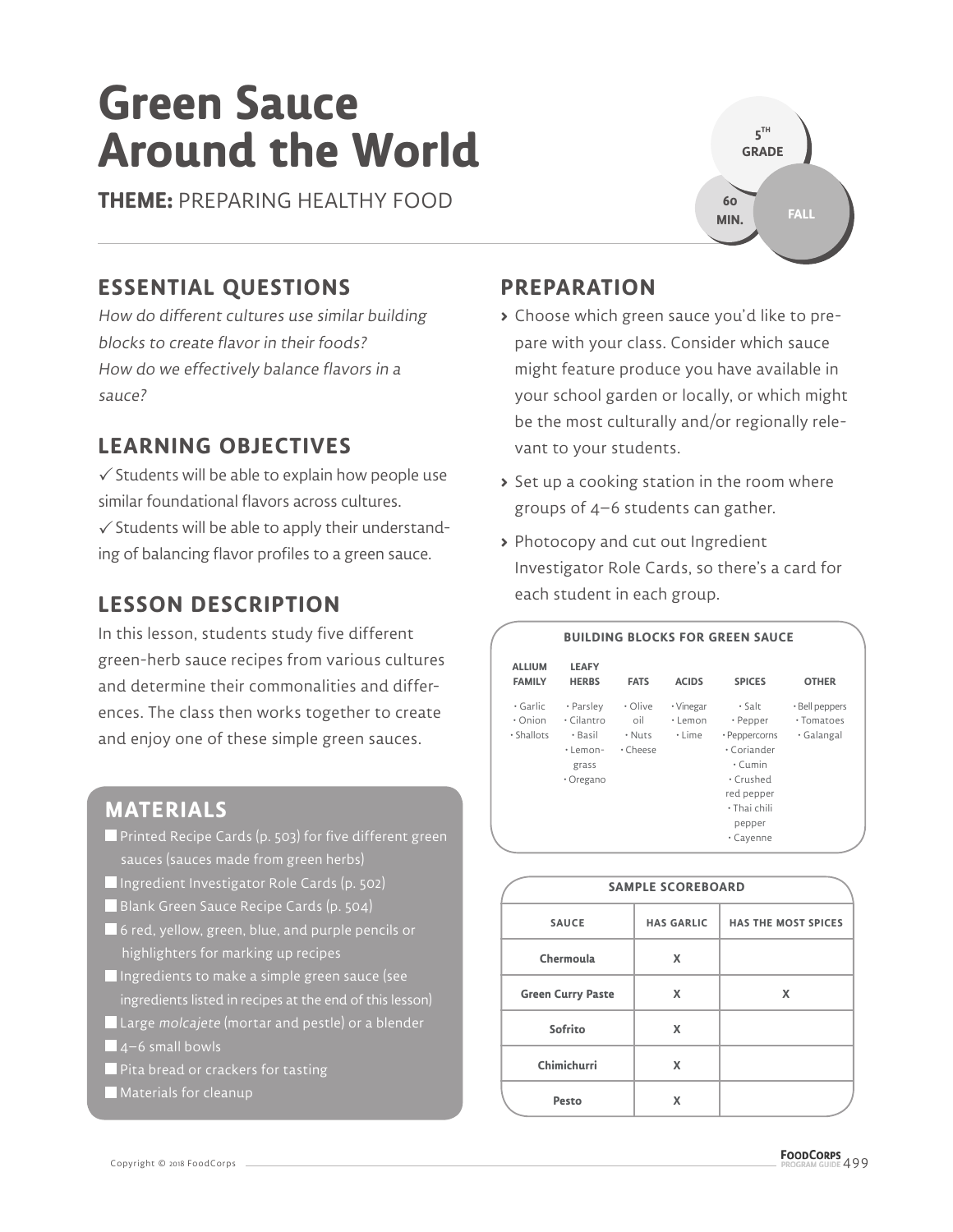#### **ACTION STEPS**

**1. Sharing Favorite Sauces:** Divide students into five groups. They will work in these groups for the entire lesson. Begin by asking students to describe (in small groups) their favorite sauce. Provide some examples, such as soy sauce, ketchup, hot sauce, etc. Say, Be sure to tell your group why this sauce is your favorite, any ingredients you know, and (if you know) what country it comes from. After everyone in your group has shared, look for common themes, and have someone prepare to share with the whole class. After a couple minutes of small group discussion, ask a volunteer from each group to share the commonalities they noticed. You might have a student take notes on the board or chart paper. Say something like, Sauces are a way to add a contrasting flavor to a dish. People like ketchup with french fries because it adds something sweet to something salty. Today we're going to be looking at different sauces from around the world that use green herbs as their foundation. **(5 min.)**

**2. Studying Ingredients:** Explain that you're going to give a green sauce recipe to each group to study. Say, You're all going to be ingredient investigators, and we're going to get to the bottom of what makes these recipes similar and what makes them different. Each person in the group will be on the hunt for a different type of ingredient and will mark up the recipe based on their role. Provide each team with recipes for different green sauces, Ingredient Investigator Role Cards, and highlighters or colored pencils. **(5 min.)**

**3. Ingredients Around the Room:** Tell students that in this next activity they're going to

represent their recipe. Explain that one side of the room will be "yes," and one side will be "no." You'll have a representative from each group stand in the middle of the room, and you'll ask whether their recipe contains a particular ingredient, and they'll have to move to the yes or no side. If they're unsure, they can stay in the middle and have a teammate help them. Play a few rounds, switching out the representatives for each team. Ask questions such as, Does your recipe have cilantro? Does your recipe have garlic? Does your recipe contain a hot spice? Does your recipe contain a fat? Have a student keep a scoreboard for the class on chart paper or on the board so that you can refer to it during the following discussion. **(10 min.)**

**4. Discussing Observations:** Ask students for their observations, What do the recipes seem to have in common? What else do you notice? Explain, Herbs pack a powerful punch, so they're a perfect ingredient to flavor other milder foods, but you wouldn't necessarily eat herbs just on their own, so we use fats and acids and spices to balance the flavors. It seems around the world, people understand that eating green foods, rich in chlorophyll and vitamins and minerals your body needs, is good for you. Share with students what the different recipes have traditionally been eaten with. For example, chimichurri is meant to compliment steak in Argentina, and chermoula is often served with grilled seafood in Morocco. Explain that one sauce might be saltier, creamier, or spicier depending on which food it is meant to accompany. **(5 min.)**

#### **5. Wash Hands Break! (5 min.)**

**6. Passing the Molcajete:** Explain that all these sauces are prepared the same way in Mexico—by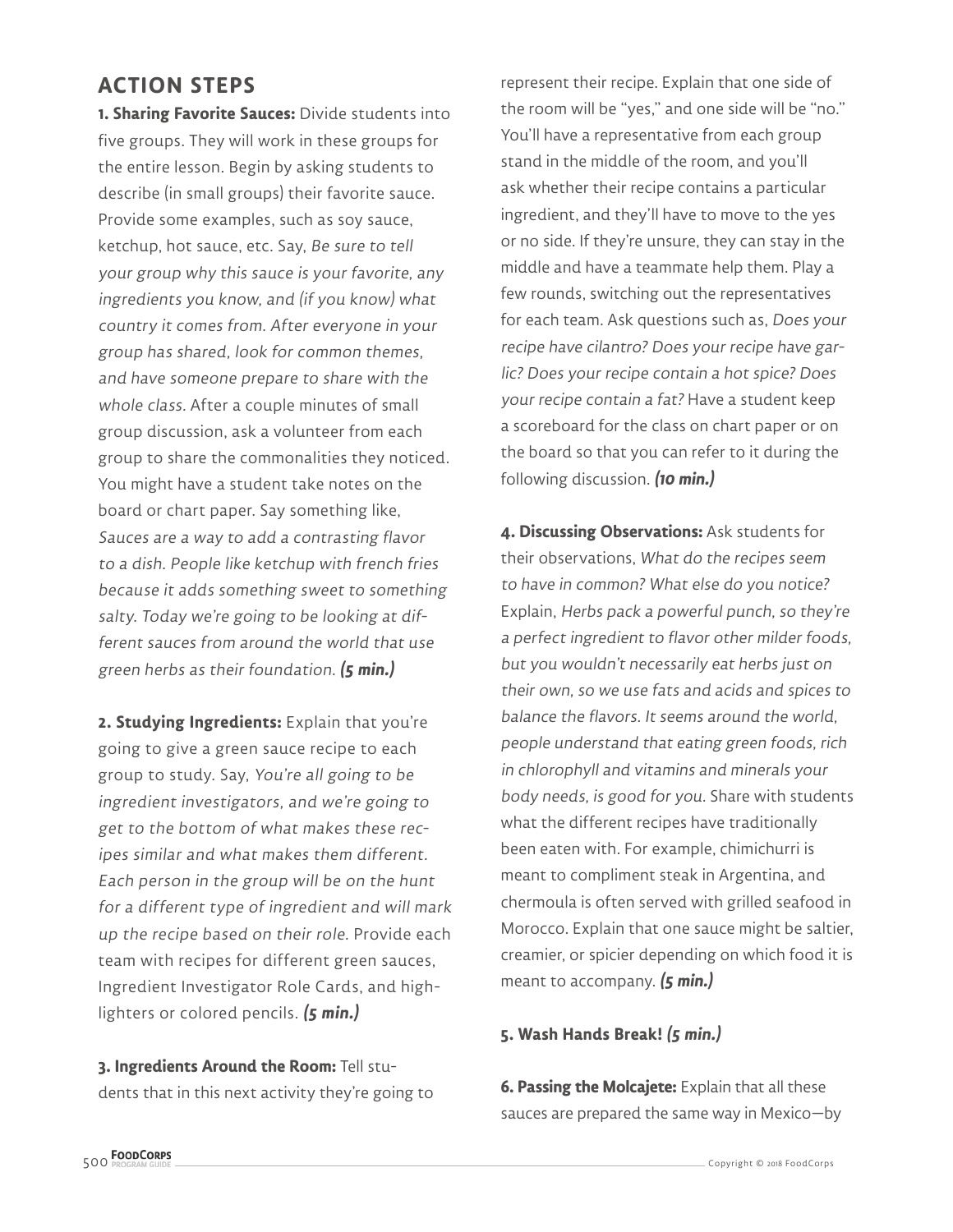mashing the raw ingredients into a sauce or paste using a mortar and pestle, or molcajete. Show students your tool, and demonstrate how to use it. Pass the empty molcajete around, explaining, In fact, the word pesto comes from the Italian verb pestare meaning to pound or crush. Garlic is a potent plant part we call an aromatic. When we crush these aromatic ingredients, like garlic, we are breaking down the plant's cells walls, and they release their strong aroma and flavor. **(5 min)**

**7a. Creating Recipe Cards:** Pass out recipe cards to students. Have them work with their groups to create their own green sauce recipe, incorporating different elements from the recipes they studied.

**7b. Making Sauce Together:** While students are creating their own recipes, call up one group at a time to help make the sauce. For example, one group can peel and smash garlic with coarse salt. Another couple of groups can pick herbs and incorporate them into the sauce. The next group can incorporate spices, and the final group can slowly drizzle in the olive oil. **(15 min.)**

**8. Tasting:** Divide the sauce into smaller dipping bowls for each group of four to six students, and have a student pass out a couple crackers or piece of bread to each student. Encourage students to discuss the balance of flavors they taste in the sauce in their groups. **(5 min.)**

#### **REFLECTION**

Have students discuss the following questions in small groups, then share with the class: **(5 min.)**

• Why do you think the ingredients in your group's recipe would be used in that particular part of the world?

- How can you incorporate one of these sauces into something you eat at home?
- How would you describe the flavors in the sauce we prepared?
- What techniques did you find best for working with the mortar and pestle?

#### **ADAPTATIONS**

**Alternative Approach:** If you have the resources, you might have each group make a different recipe, so students can taste the differences between the recipes.

**Garden Setting:** Make a green sauce based solely on what you can harvest in the school garden in the fall.

**At Home:** Have students bring home their customized recipe to make with their caregivers.

**Research Extension:** Have groups each research their recipe's country of origin, studying the climate and culture to better understand why certain ingredients might be used in that region. This connects well with the forth grade lesson Mealtime Traditions Around the World.

#### **ACADEMIC CONNECTIONS**

English Language Arts Common Core State **Standards** 

#### **CCSS.ELA-LITERACY.SL.5.1**

Engage effectively in a range of collaborative discussions (one-on-one, in groups, and teacher-led) with diverse partners on grade 5 topics and texts, building on others' ideas and expressing their own clearly.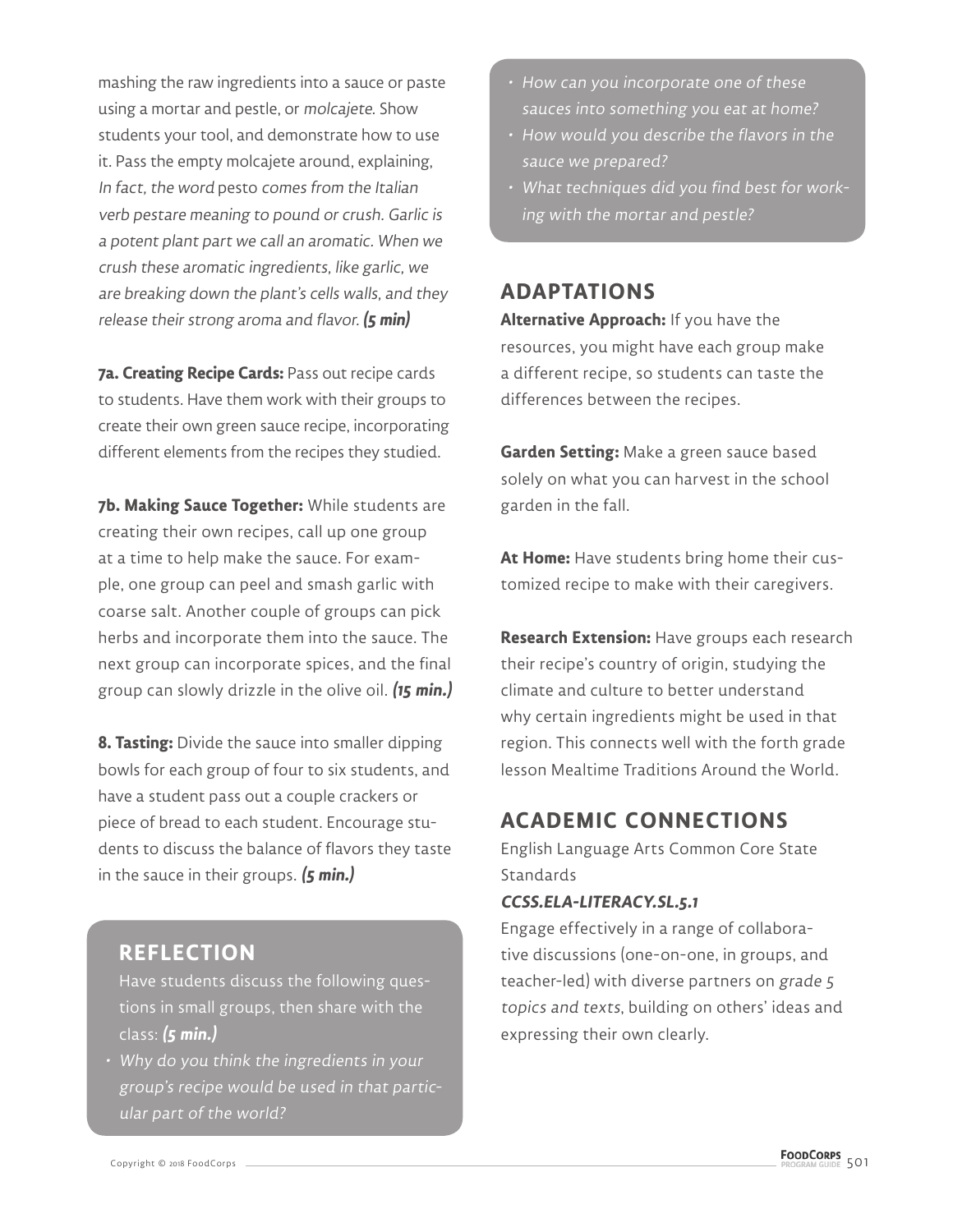## **Ingredient Investigator Role Cards**

**Cut out the following to give to each student in a group:** 

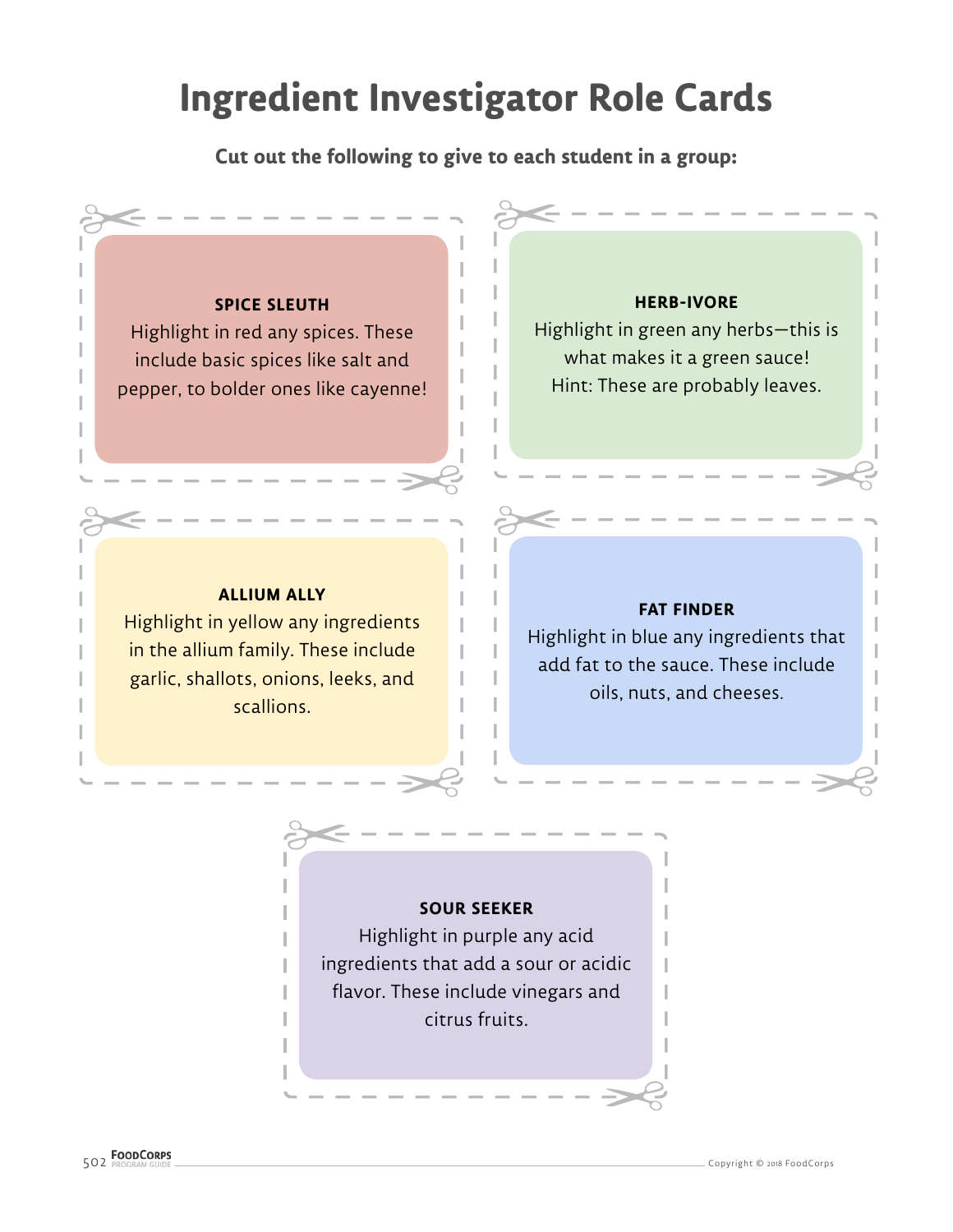# **Recipe Cards**

### **Green Sauces Around the World**

Note: These recipes provide students insight into more unique ingredients used in different cultures, but these ingredients may be difficult to access. Adapt and substitute where needed.

| Sofrito - Caribbean<br>· 2 medium green peppers, seeds removed<br>· 1 red sweet pepper, seeds removed<br>· 2 large tomatoes<br>· 2 medium onions, peeled<br>· 1 head of garlic, peeled<br>· 1 bunch cilantro leaves<br>• 1/2 bunch parsley leaves                                                                                                                                                           | Pesto - Italian<br>· 4 medium cloves garlic<br>· Generous pinch coarse sea salt<br>• 3 ounces basil leaves (from about a 4-ounce<br>bunch)<br>• 2 Tbsp (30 grams) pine nuts (or other nut such as<br>walnuts)<br>· 5 Tbsp (2 ounces) grated Parmigiano-Reggiano<br>• 1/2 cup plus 2 Tbsp extra-virgin olive oil                                                                                                                                                                                           |
|-------------------------------------------------------------------------------------------------------------------------------------------------------------------------------------------------------------------------------------------------------------------------------------------------------------------------------------------------------------------------------------------------------------|-----------------------------------------------------------------------------------------------------------------------------------------------------------------------------------------------------------------------------------------------------------------------------------------------------------------------------------------------------------------------------------------------------------------------------------------------------------------------------------------------------------|
|                                                                                                                                                                                                                                                                                                                                                                                                             |                                                                                                                                                                                                                                                                                                                                                                                                                                                                                                           |
| <b>Chermoula - North African</b><br>· 1 cup packed cilantro leaves<br>• 1/2 cup packed parsley leaves<br>· 4 medium cloves garlic, peeled<br>$\cdot$ 1/4 cup preserved lemon juice or 1/3 cup regular<br>lemon juice<br>· Tbsp paprika<br>• 2 tsp ground cumin<br>• 1/2 tsp cayenne<br>• 1/8 tsp crushed saffron (or substitute ground<br>turmeric)<br>$\cdot$ 1/2 cup olive oil<br>• Kosher salt, to taste | <b>Green Curry Paste - Thai</b><br>· 1 Tbsp sliced cilantro roots<br>· (or handful of cilantro)<br>• 1 Tbsp coriander<br>$\cdot$ 1/2 Tbsp cumin<br>• 11/2 Tbsp galangal (or ginger)<br>$\cdot$ 1/4 cup garlic<br>· 1 kaffir lime (or regular lime)<br>• 3-4 Tbsp sliced lemongrass<br>• 1/2 tsp freshly ground peppercorns<br>· 1 Tbsp kosher salt<br>• 1/2 cup sliced shallots<br>• 1 tsp shrimp paste<br>• 1/4 cup chili leaf (optional)<br>• 10-15 green Thai chili peppers (or other spicy<br>pepper) |
| Chimichurri - Argentinean<br>$\cdot$ 1/4 cup chopped parsley<br>• 3 Tbsp red wine vinegar<br>· 4 large garlic cloves, minced<br>• 2 Tbsp oregano leaves<br>• 2 tsp crushed red pepper<br>• Kosher salt and freshly ground pepper to taste<br>• 1/2 cup extra-virgin olive oil                                                                                                                               |                                                                                                                                                                                                                                                                                                                                                                                                                                                                                                           |